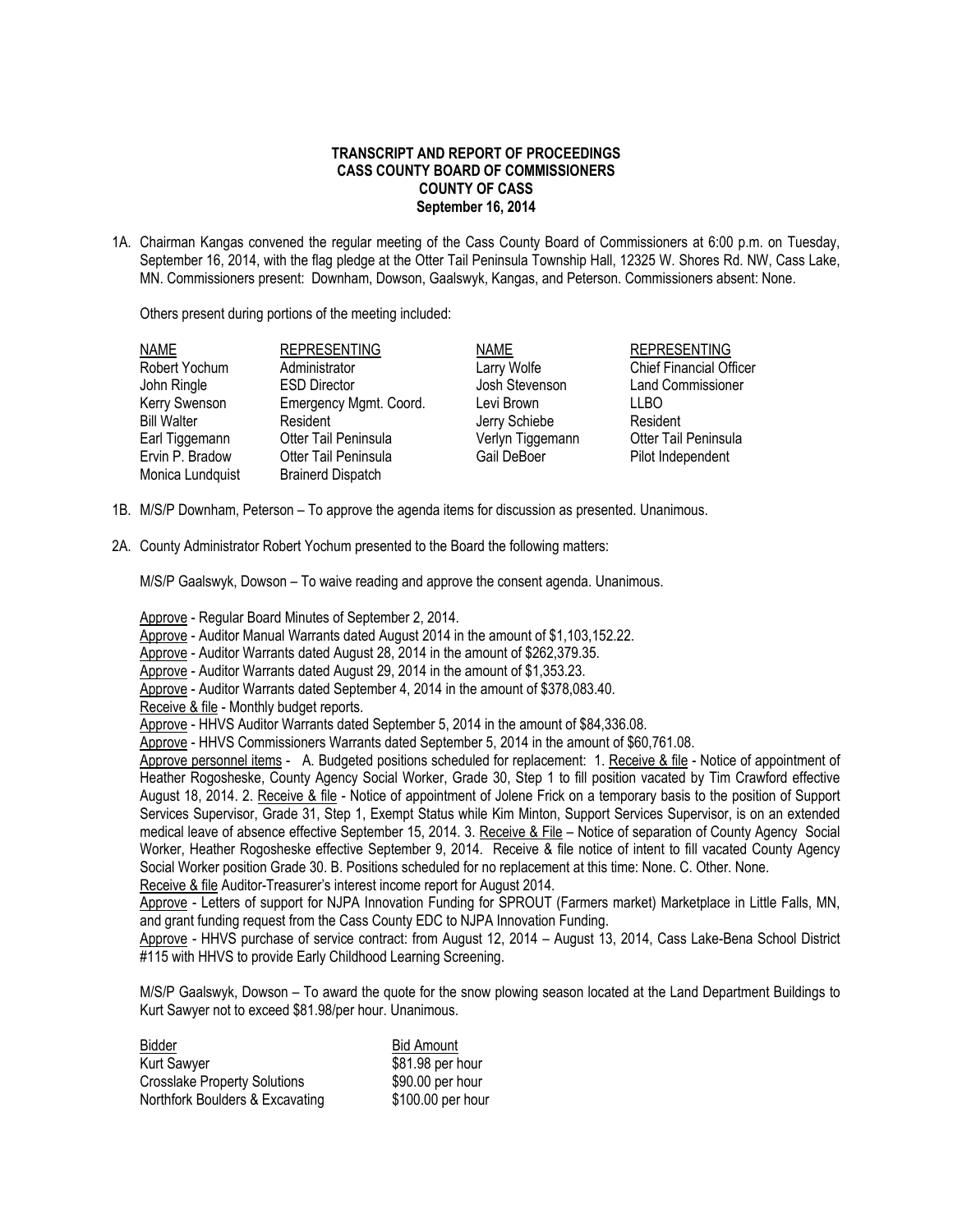Approve - Request from Eagle Country Snowmobile/ATV Club for matching funds to build a trail shelter in Lima Twp. Sec. 27 NTE \$1,300.00 (represents approximate 50% capital match by the County; maintenance is a club responsibility).

Receive & file - Expiration of License No.L-273 - MNDOC office space located at Backus Land Department effective February 28, 2015.

Approve - Renewal of lease agreement with American Tower Company (North Trelipe Township, Sec. 2) consistent with current lease agreement extending term beyond 2035.

Receive & file - Cass County Family Center's progress reports.

Receive & file - Correspondence to Cass County plat book vendors regarding no additional plat books available.

Approve – Land Department easement #14-20-135-32-41 to Potlatch in section 20 of Byron Township.

Approve - Resolution No. 45-14 David Monroe's repurchase of Parcel ID #29-009-1210 Sec. 9, 145 Twp.(Pike Bay) Rge. 31.

Commissioner Gaalswyk offered Resolution No. 45-14 and moved its adoption, Commissioner Dowson seconded:

Be it resolved that the Cass County Board of Commissioners hereby approves the repurchase of Parcel #29-009-1210, S358 Ft. of N958 Ft of W 464Ft of NW 1/4 of NE 1/4 EXC W 249 Ft. Sec. 9 Twp. 145, Range 31. The repurchase to David Monroe, is authorized for payment of \$899.26 for past and current taxes and fees in accordance with the application and subject to deed approval.

Resolution No. 45-14 was adopted by majority vote: Downham, Dowson, Gaalswyk, Kangas, Peterson. Nays: None.

Receive & file - Notification from Great River Energy of a proposed 115 kilovolt electric transmission project in the Motley area.

Approve - Settlement agreement (\$7,500.00) Davis vs. Cass County et al.

3A. Chief Financial Officer Larry Wolfe reviewed the non-spendable, restricted, committed and assigned general fund balances as of December 31, 2013.

M/S/P Dowson, Downham – To received and file the report as presented. Unanimous.

3B. Mr. Wolfe presented the Saturday, September 6, 2014 Cass County auction results of \$16,679.00 (before expenses), and acknowledged the volunteerism of Sheriff Tom Burch, Melanie Wolfe and Linda Husby.

M/S/P Peterson, Downham – To receive & file the 2014 Cass County auction results of \$16,679.00 (before expenses) and thank the volunteers for their assistance. Unanimous.

- 4A. Administrator Yochum informed the Board that Sheriff Tom Burch developed a scheduling conflict after the agenda was prepared. Mr. Yochum reported that based upon discussions with the Sheriff that he is in the conceptual phase of the formation of a multi-jurisdictional Violent Crime Task Force. Potential participants include the counties of Cass, Koochiching, Aitkin, and Itasca and possibly the Leech Lake Band. At this point the idea does not require any money exchange or the necessity of a joint powers organization. No action necessary.
- 4B. Emergency Services Coordinator Kerry Swenson explained that the County Emergency Operations Plan (EOP) is updated every four years and presented a draft of the same. The EOP provides an outline for response to emergencies in order to protect the health and safety of the public, preserve property and the environment, ensure essential services and provide continuity of community function.

M/S/P Dowson, Downham – To approve the Emergency Management 2014 Emergency Operations Plan as presented. Unanimous.

Mr. Swenson requested Board approval to offer Cass County cities and townships the option of including their Emergency Operations Plan in the Cass County Plan.

M/S/P Dowson, Downham – To approve on a no fee basis offering Cass County cities and townships the option of including their Emergency Operations Plan in the Cass County Plan. Unanimous.